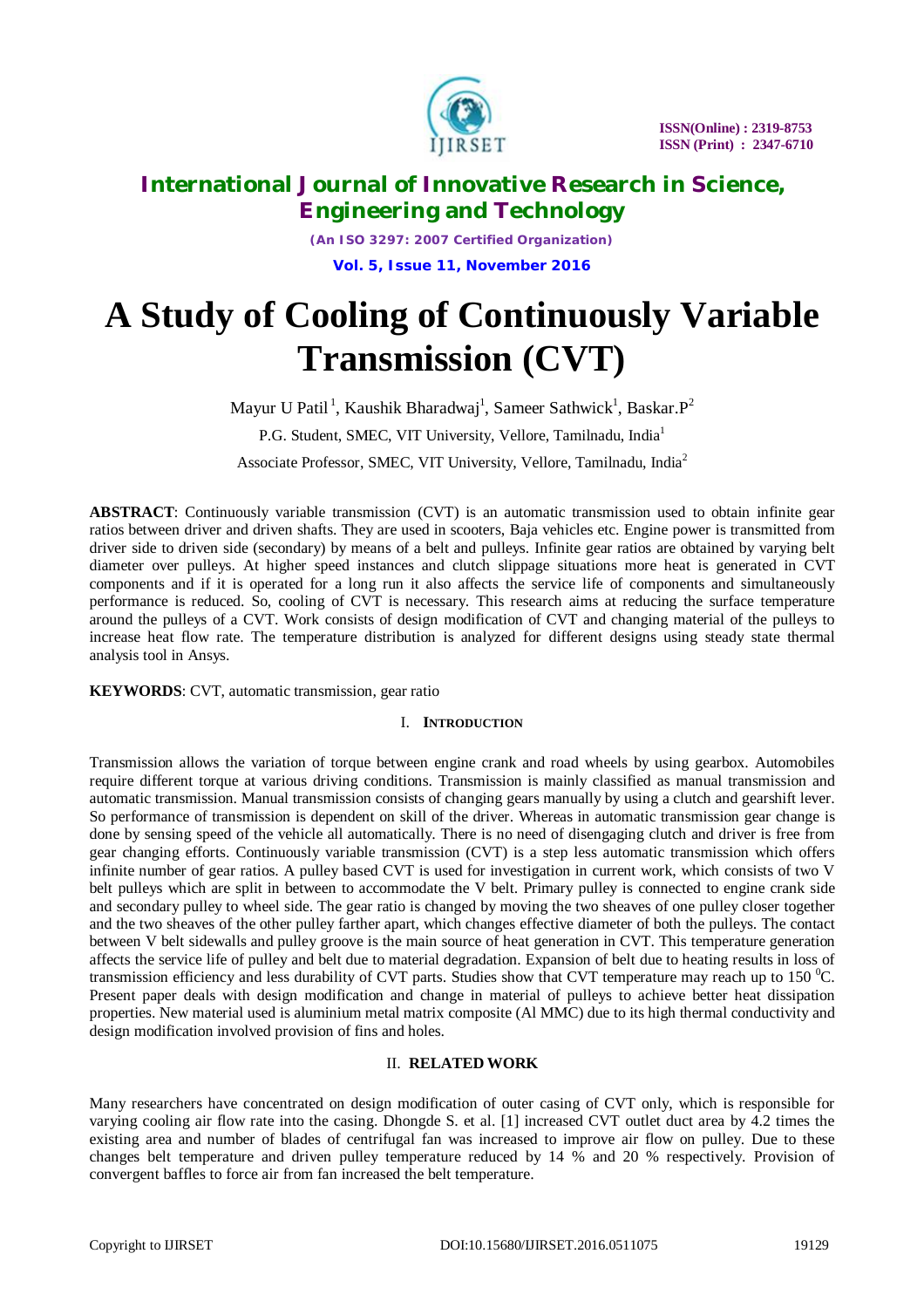

*(An ISO 3297: 2007 Certified Organization)*

#### **Vol. 5, Issue 11, November 2016**

Vaishya A. et al. [2] studied air flow path and air flow rate inside CVT casing. Increase in air inlet and outlet area was 4 % and 22 % respectively. Corresponding changes were reduction in air inlet temperature by 15  $\mathrm{^0C}$  and 13 % increase in air flow at outlet. Modifications reduced maximum belt temperature by 20  $\rm{^0C}$ , also driver and driven pulley temperature reduced by 5 <sup>0</sup>C. Karthikeyan N. et al. [3] performed CFD analysis of CVT for air flow path modification to reduce clutch temperature. Change in fan design, provision of convergent guide and increasing outlet area by 184 % improved clutch housing flow by 40 % and clutch surface temperature reduced by 8  $^{\circ}$ C.

Belt is a crucial component in thermal characteristics of a CVT. The power is lost to bending, compression and shearing of the belt from friction, belt hysteresis, belt engagement and disengagement. Losses depends upon properties of the belt [4]. Design modification of belt is also a way to decrease heat generation. Lolli Sergio et al. [5] improved shape and material characteristics of belt to develop a new belt called as CVTH belt. It composed of a continuity element, polymeric rigid material and rubber stiffened by fiber cords. Good distribution of belt contact area and belt lifetime of 200 hours at 90 Nm torque was obtained. Johannes wurm et al. [6] developed a numerical model predicting thermal conditions of a CVT. A time efficient and novel model was developed to find temperature profile.

The heat generated in CVT is dissipated through CVT fluid. Many researchers evaluated properties of these fluids for better heat dissipation. Murakami et al. [7] developed a new CVT fluid and evaluated its traction coefficient with respect to contact pressure, fluid temperature and slip ratio. The newly developed T-CVT fluid was superior to conventional fluids. Bert Pennings et al. [8] performed fluid test to find cooling and heat dissipation characteristics. Results were compared with a reference fluid and suitability of a specific fluid for a push belt CVT operation was obtained.

#### III. **METHODOLOGY**

#### *A.BASE DESIGN*

Pulley based CVT model is created in CATIA V5 from the drawings of B&S engine with a capacity of 10hp which is used in BAJA vehicle [9]. Figure 1 and Fig.2 shows the dimensions of movable and fixed pulley on primary clutch side respectively. Figure 3 shows dimensions of fixed and movable pulleys on secondary clutch.



Fig. 1. Dimensions of movable pulley on side of primary clutch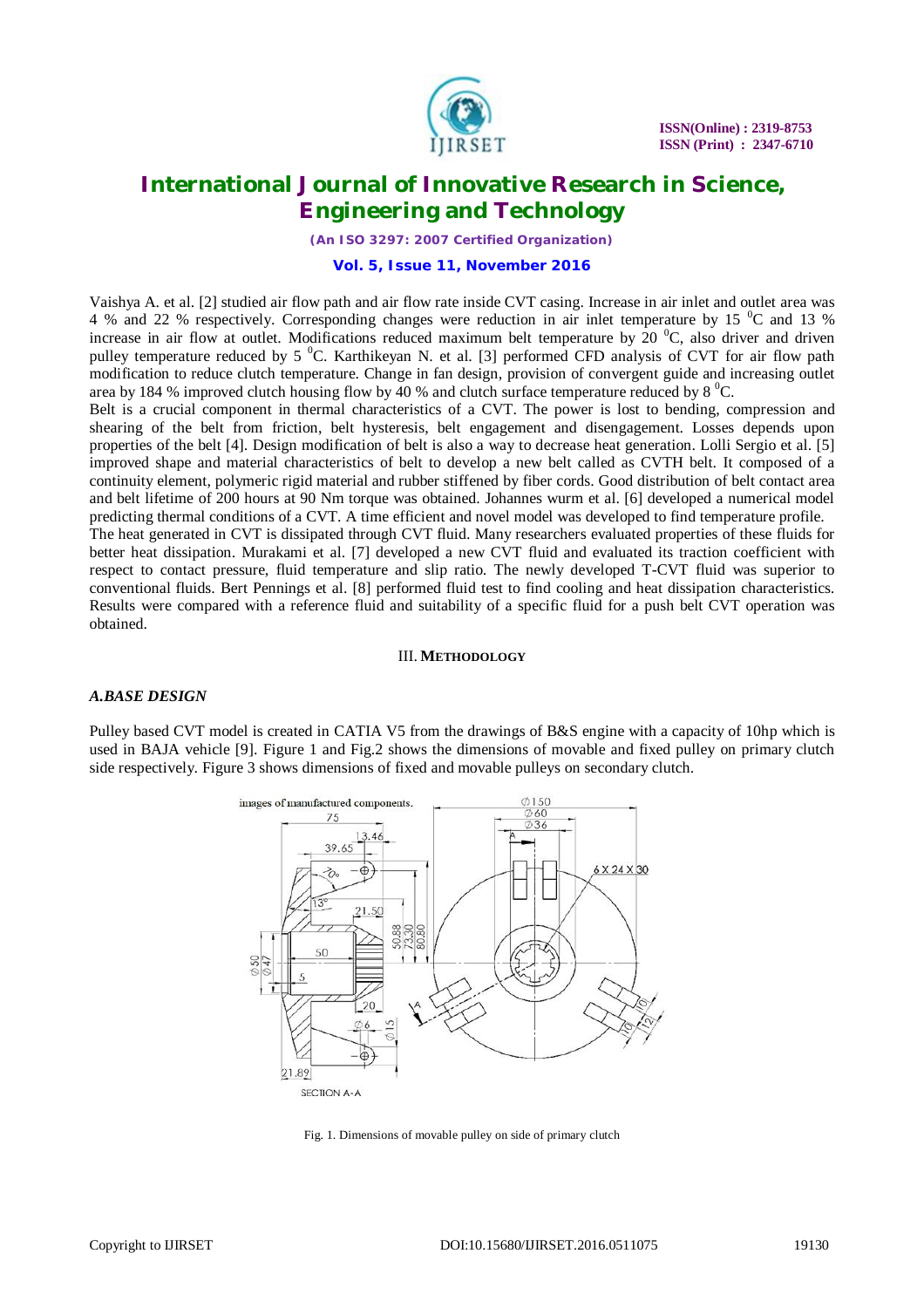

*(An ISO 3297: 2007 Certified Organization)*

**Vol. 5, Issue 11, November 2016**



Fig. 2.Dimensions of fixed pulley on the side of primary clutch Fig. 3. Dimensions of fixed and movable pulleys on secondary clutch

Three dimensional sketch of CVT drawn from given dimensions is showed in Fig.4. Belt used for this type of CVT is made of cogged version of steel. Specifications of belt are mentioned below

Belt length: 1022.54 mm Belt dimensions: 18.66 mm x 10 mm Internal grove angle:  $60^0$ 



Fig. 4. Dimensions of fixed and movable pulleys on secondary clutch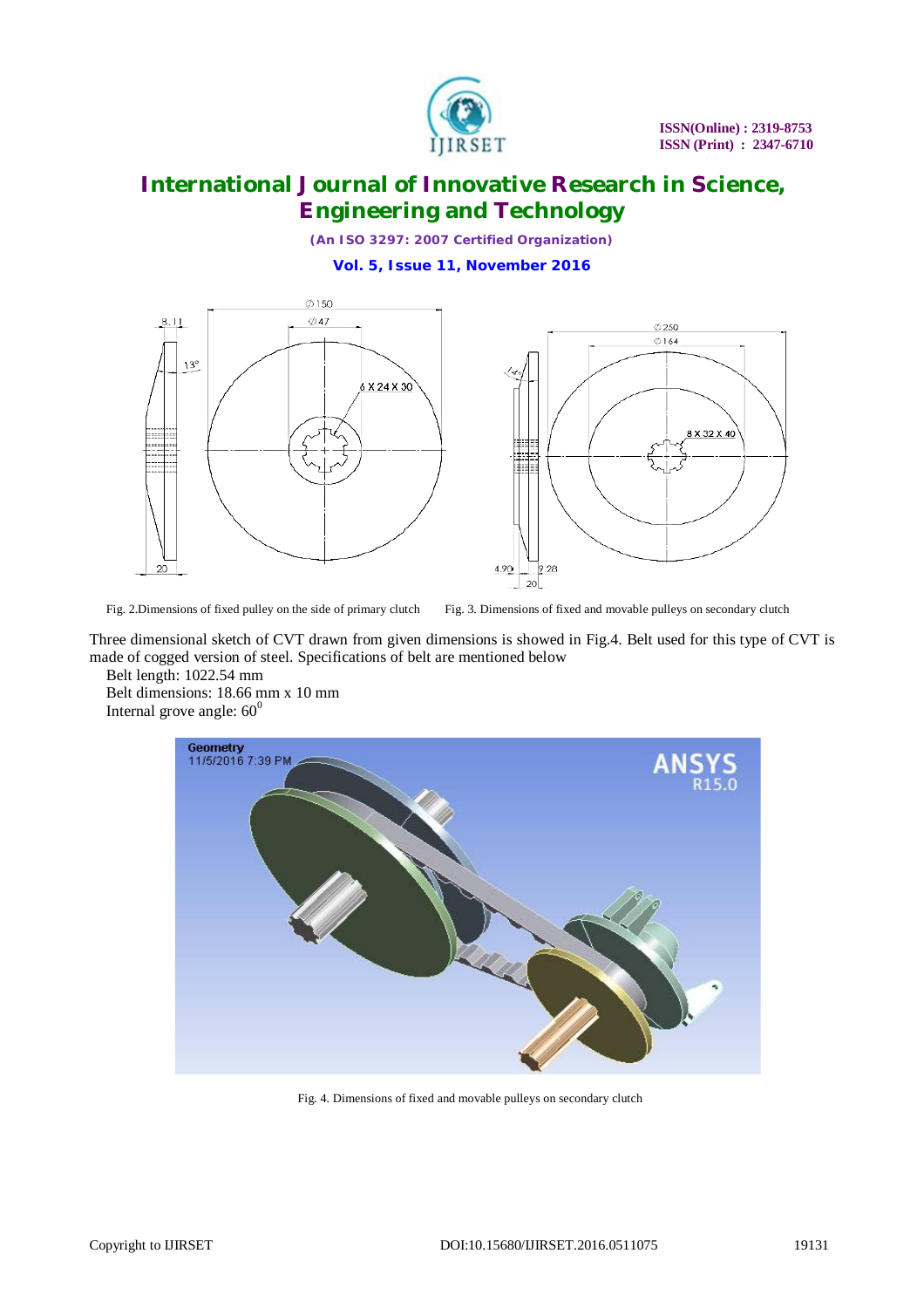

*(An ISO 3297: 2007 Certified Organization)*

**Vol. 5, Issue 11, November 2016**

### *B. MODIFIED DESIGN*

From Fourier's law of heat conduction heat transfer through a body is given by,  $Q = -k A (dT/dx)$  (1)

Where A is cross sectional area of heat transferring element k is thermal conductivity of the body and (dT/dx) is temperature gradient

So, to achieve better heat dissipation one way is to increase heat transfer area A, which is done by using extended surfaces called fins. Hence, in our modified design secondary pulleys are incorporated with fins of cross section 30 mm x 2 mm of length 20 mm. Also holes of 10 mm diameter with depth 10 mm are introduced to compensate the weight increase in pulley due to attachment of fins. Due to which heat transfer area is increased by 27.41 %

Another factor in heat transfer is thermal conductivity (k) of material, which is the ability of a material to conduct heat. So, increasing thermal conductivity will also increase heat transfer. As thermal conductivity of aluminium (Al) metal matrix composite (MMC) is higher than steel and it also possesses low weight, low wear, high strength and low coefficient of thermal expansion, pulleys are assigned with Al MMC to improve the heat dissipation characteristics. Al MMC used is Al MMC T5 [10] which is A356 alloy with 20% SiC reinforcement and properties of it are shown in table 1.

| <b>Properties</b>                     | <b>Value</b>              |
|---------------------------------------|---------------------------|
| Elastic modulus                       | 108.2 Gpa                 |
| Ultimate tensile strength             | 320.6 Mpa                 |
| Thermal Conductivity                  | $97 W/m-k$                |
| Specific heat capacity                | $0.798 \text{ J/g}^{-0}c$ |
| Mass density                          | $2.75$ g/cc               |
| Poisson's ratio                       | 0.33                      |
| Coefficient of friction               | 0.37                      |
| Tensile strength at upper yield point | 260 Mpa                   |
| Coefficient of thermal expansion      | $14 \times 10 - 6/0 C$    |

Table 1.Properties of Aluminum MMC

Figure 5 shows the modified design of CVT by incorporating fins and changing material to Al MMC. From this figure we can see that fins are provided on secondary pulley on both the sides increasing the net heat transfer area. Also weight of the assembly is reduced due to use of Al MMC.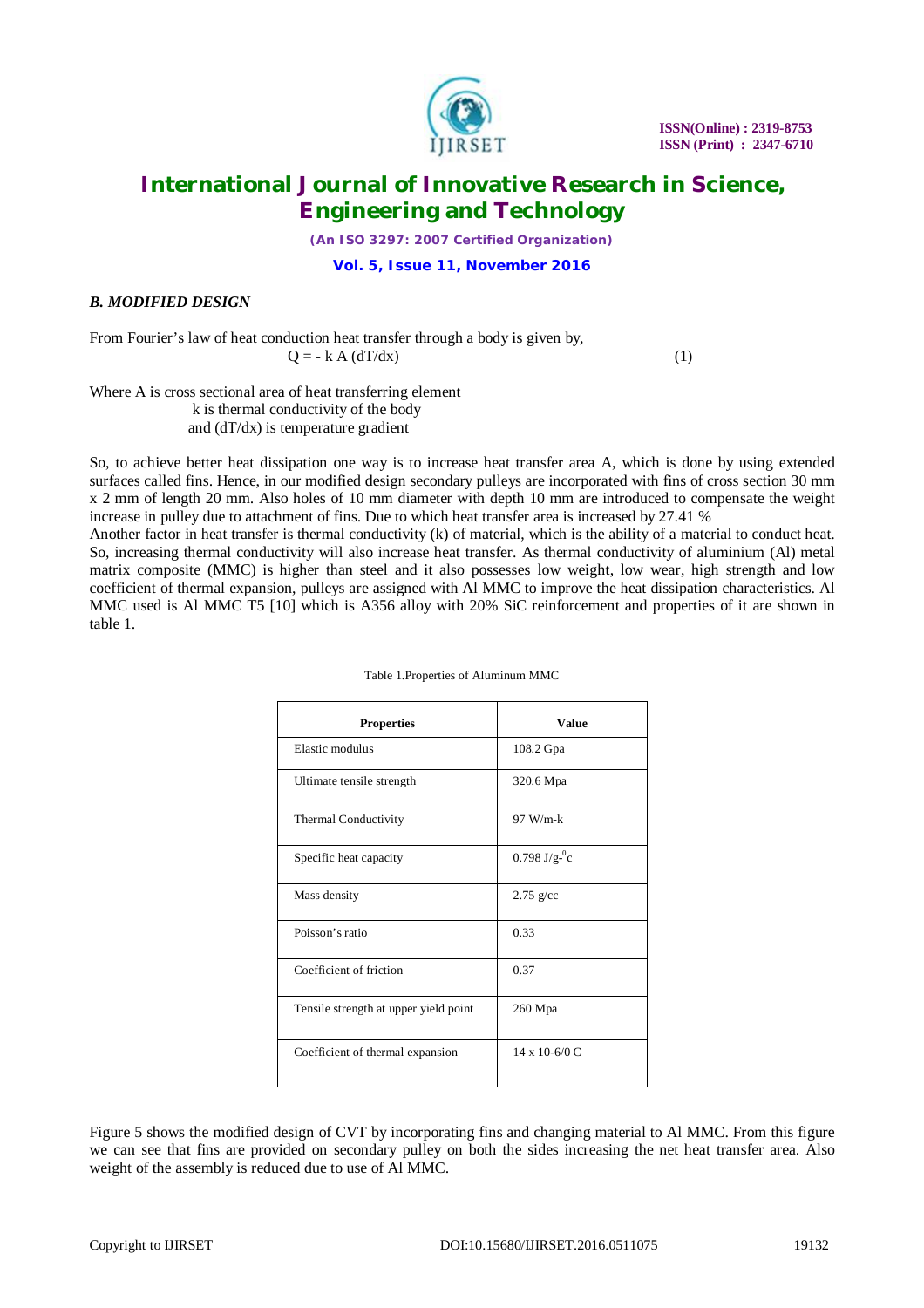

*(An ISO 3297: 2007 Certified Organization)* **Vol. 5, Issue 11, November 2016**



Fig. 5. Modified design of pulley based CVT

### *C. STEADY STATE THERMAL ANALYSIS*

To find out the temperature distribution around the surface of pulleys of CVT steady state thermal analysis is used in ANSYS work bench. Thermal analysis is done by applying temperature of 150  $^{\circ}$ C [11] on belt surface where maximum heat is generated. Base model and modified design model are analyzed. Surface temperatures around the surface of pulley of both the models are compared. The boundary conditions are applied as given below Initial temperature:  $22^{\circ}$  C

Temperature over the belt:  $150^{\circ}$  C

Convection film coefficient between steel and air: 7.9 W/m<sup>20</sup> C

Convection film coefficient between Al MMC and air [12]: 147  $W/m<sup>20</sup>C$ 

### IV.**RESULTS AND DISCUSSIONS**

Thermal analysis of base model CVT is done by applying given boundary conditions and temperature distribution solution is shown in Fig. 6. It shows the maximum temperature reached on secondary pulley as 148.71  $\degree$ C and temperature on primary pulley is around 148.02  $^{\circ}$ C. Whereas belt temperature is still near 150  $^{\circ}$ C.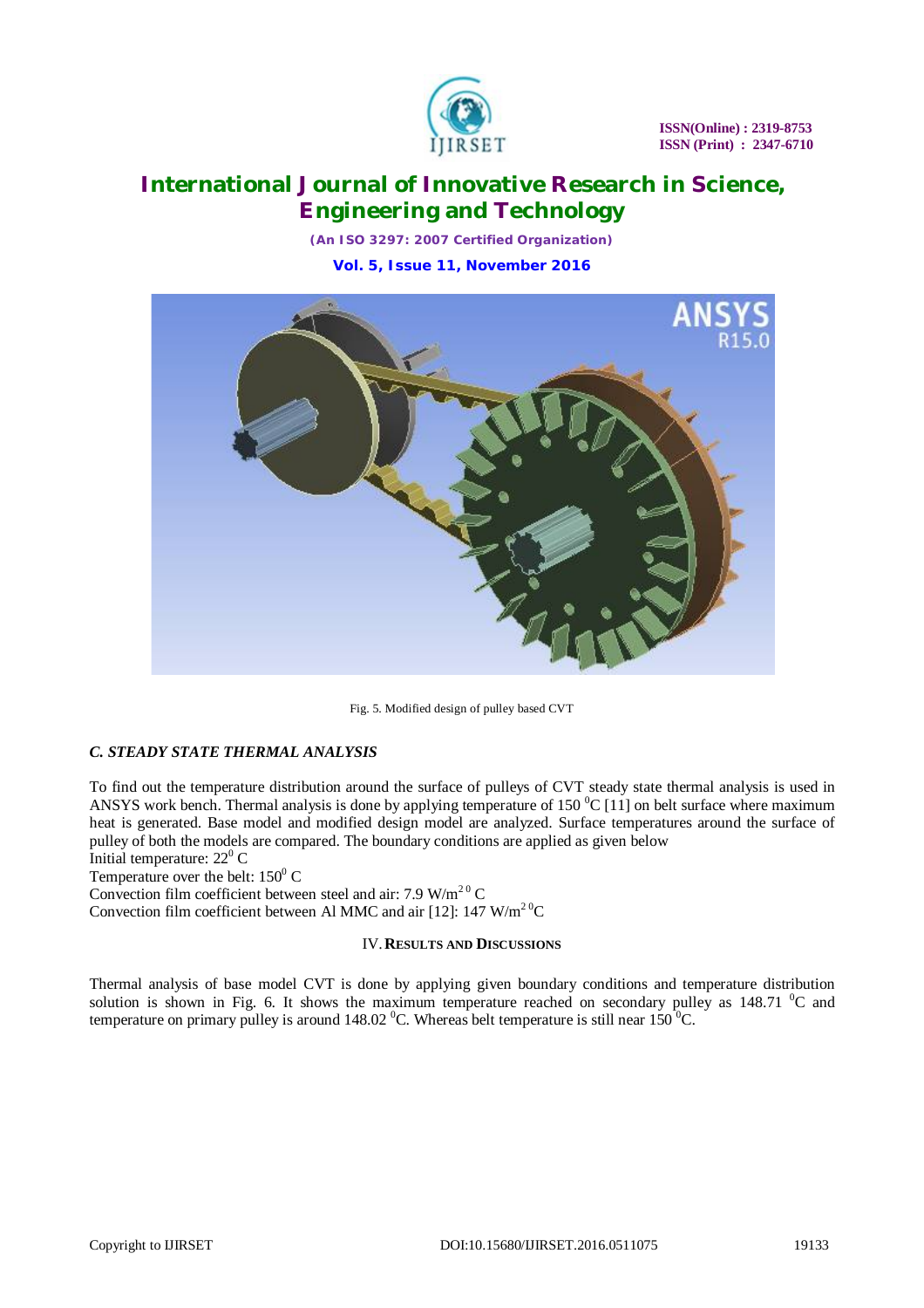

*(An ISO 3297: 2007 Certified Organization)*

**Vol. 5, Issue 11, November 2016**



Fig. 6.Temperature distribution over the pulley surface for a base model design of CVT

Figure 7 shows the temperature distribution of modified design CVT. In this design the maximum temperature on secondary pulley is 133.24  $\rm{^0C}$  and temperature on primary pulley is around 135.35  $\rm{^0C}$ . There is no change in belt temperature.



Fig.7.Temperature distribution over the pulley surface for a modified design model of CVT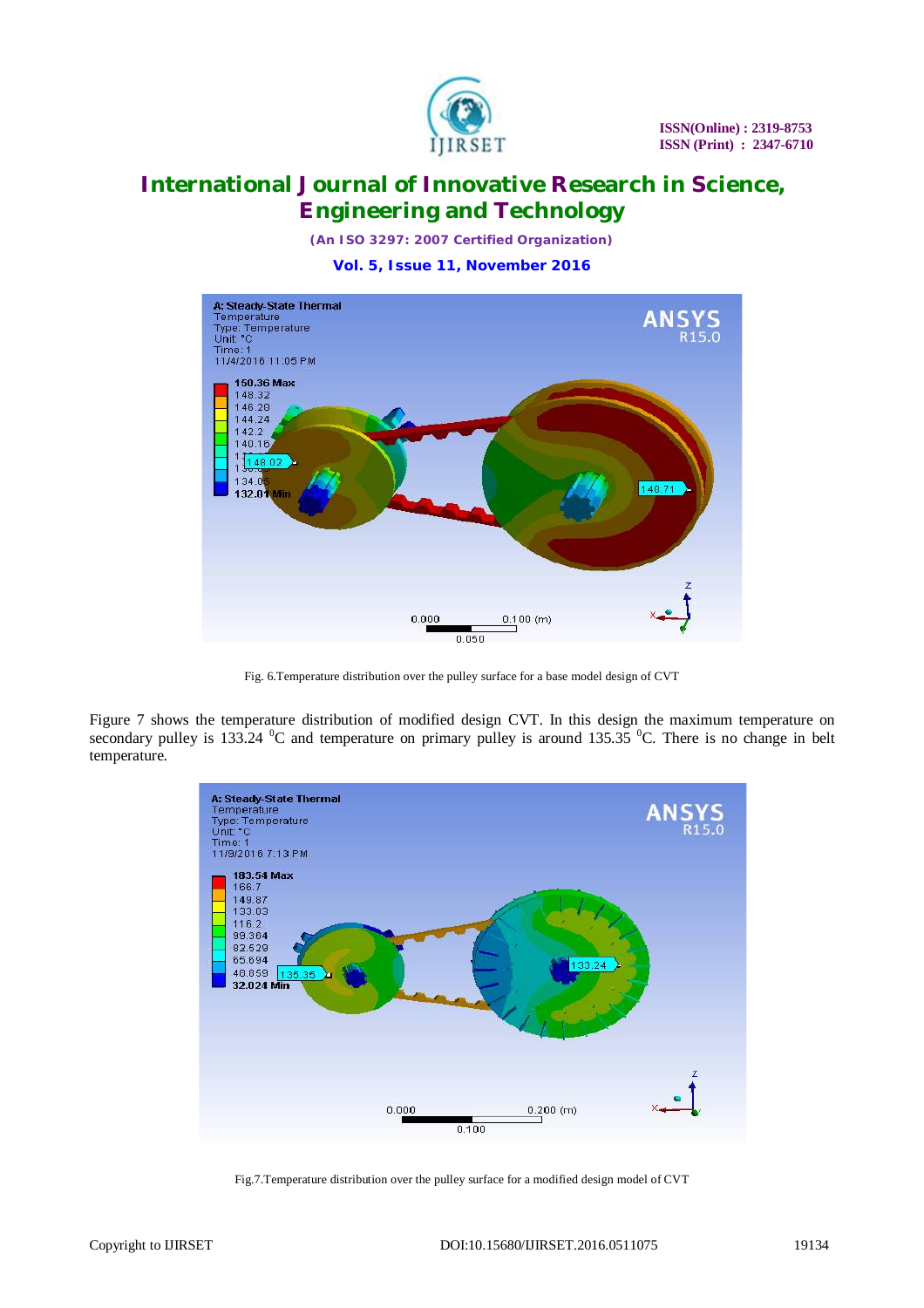

*(An ISO 3297: 2007 Certified Organization)*

#### **Vol. 5, Issue 11, November 2016**

Thus from results it can be seen from graph of Fig. 8 that secondary pulley temperature is reduced by 15.47  $\rm{^0C}$  and primary pulley temperature is reduced by  $12.67 \degree C$ . So, using fins on secondary pulley and changing pulley material to Al MMC reduced secondary pulley and primary pulley temperature by 10.4 % and 8.55 % respectively



Fig. 8 Comparison of temperature for base design and modified design

#### V. **CONCLUSION**

Providing fins and changing material of CVT pulleys caused a drop in temperature of CVT system. It can be concluded that by adapting design modifications to pulley based CVT

- 1. Temperature on the surface of secondary pulley is reduced nearly by 10.40 %
- 2. Temperature on the surface of primary pulley is reduced nearly by 8.55 %
- 3. From results it can be seen that secondary pulley temperature is reduced by 15.47  $\mathrm{^0C}$  and primary pulley temperature is reduced by 12.67 $\mathrm{^{0}C}$
- 4. Provision of fins increased heat transfer area by 27.41 %
- 5. The reduction in temperature is due to large heat transfer area of fins and higher thermal conductivity of Al MMC.

#### **REFERENCES**

- [1] Dhongde, Snehal Vasant, and Vinilkumar Chandran,"Experimental Study of cooling of Continuously Variable Transmission (CVT) in Scooter", No. 2014-01-2003, SAE Technical Paper, 2014.
- [2] Vaishya, Abhishek Lakhanlal, and Sachin Phadnis,"Experimental Investigations of Forced Air Cooling for Continuously Variable Transmission (CVT)", No. 2013-32-9073, SAE Technical Paper, 2013.
- [3] Karthikeyan, N., Anish Gokhale, and Narendra Bansode, "A Study on Effect of Various Design Parameters on Cooling of Clutch for a Continuously Variable Transmission (CVT) System of a Scooter", No. 2014-01-2595, SAE Technical Paper, 2014.
- [4] Bertini, L., L. Carmignani, and F. Frendo. "Analytical model for the power losses in rubber V-belt continuously variable transmission (CVT)", Mechanism and Machine Theory 78 (2014): 289-306.
- [5] Lolli, Sergio, et al, "A theoretical and experimental procedure for design optimization of CVT belts", No. 2003-01-0973, SAE Technical Paper, 2003.